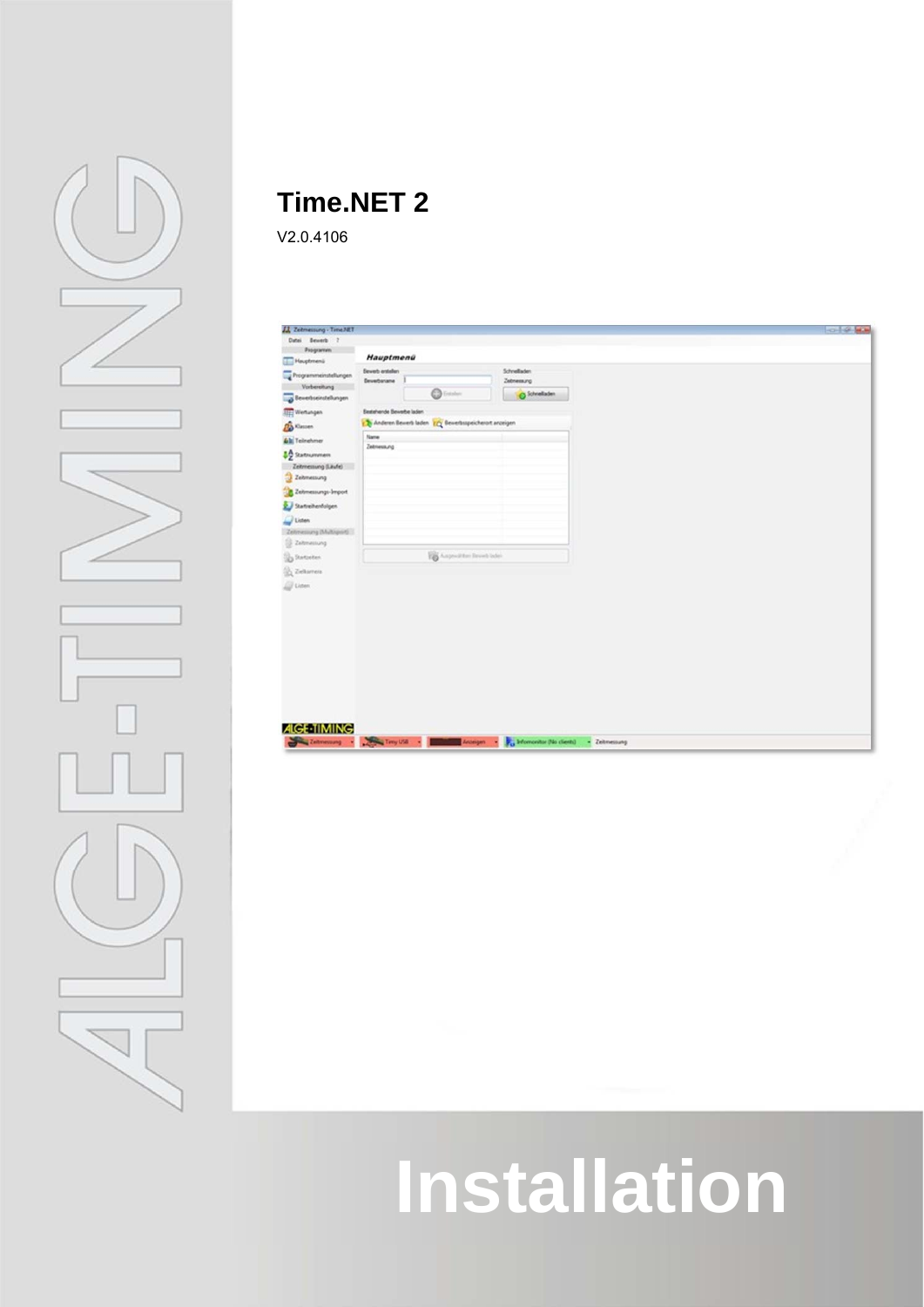

# **1 Copyright**

Copyright © 2011 ALGE-TIMING GmbH All rights reserved.

Time.NET 2 program is freeware and may be freely used, copied and forwarded, if the following conditions are met:

- You may use Time.NET 2 for private and professional purposes free of charge. However, you may not sell Time.NET 2, and you may not bundle Time.NET 2 with other software packages without the approval of ALGE-TIMING GmbH.
- You may offer Time.NET 2 for download on free websites.
- A written permission by ALGE-TIMING GmbH shall be required for all other types of publication.
- Even when passed on to third parties, Time.NET 2 shall always remain the property of ALGE-TIMING GmbH.
- Time.NET 2 shall have to remain unchanged. In particular, the program name as well as the name of ALGE-TIMING GmbH shall not be changed.

ALGE-TIMING GMBH SHALL NOT GUARANTEE THAT THE PROGRAM IS FREE FROM FAULTS, THAT IT OPERATES WITHOUT INTERRUPTIONS, THAT THE PROGRAM MEETS YOUR DEMANDS, THAT ERRORS IN THE SOFTWARE ARE REMEDIED OR THAT NEW VERSIONS AND/OR UPGRADES OF THE PROGRAM ARE RENDERED AVAILABLE.

THE PROGRAM IS SUPPLIED "AS IS" WITHOUT ANY GUARANTEES OF ANY KIND.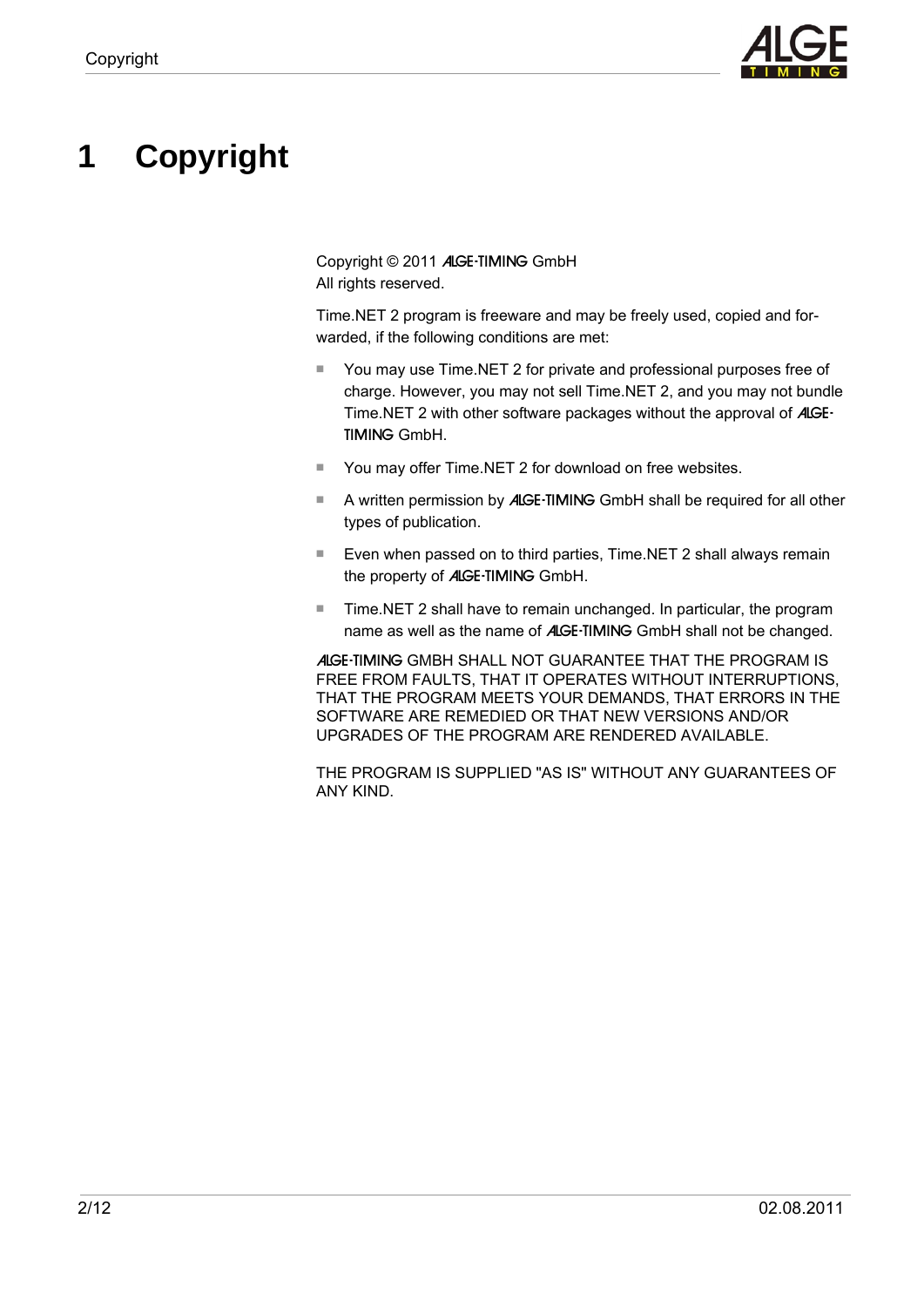

THE USER ACCEPTS THAT THE PROGRAM AND ITS PERFORMANCE AS WELL AS THE DOCUMENTATION SHALL BE USED AT OWN RISK EXCLUSIVELY. ALGE-TIMING GMBH SHALL NOT BE HELD LIABLE FOR ANY DAMAGE WHICH RESULT FROM THE USE OF THIS PROGRAM, SUCH AS LOSS OF DATA, LOSS OF PROFIT, INTERRUPTION OF OPERATION, LOSS OF BUSINESS INFORMATION OR OTHER FINANCIAL LOSSES, IRRESPECTIVE OF THEM BEING ANTICIPATED.

THE USE SHALL BE ON OWN RICK EXCLUSIVELY. THE PROGRAM IS LICENSED "AS IS".

ALGE-TIMING **GmbH**

Rotkreuzstraße 39 6890 Lustenau Austria

Telephone: +43 5577 85966 Facsimile: +43 5577 85966 4

E-Mail: office@alge-timing.com Website: http://www.alge-timing.com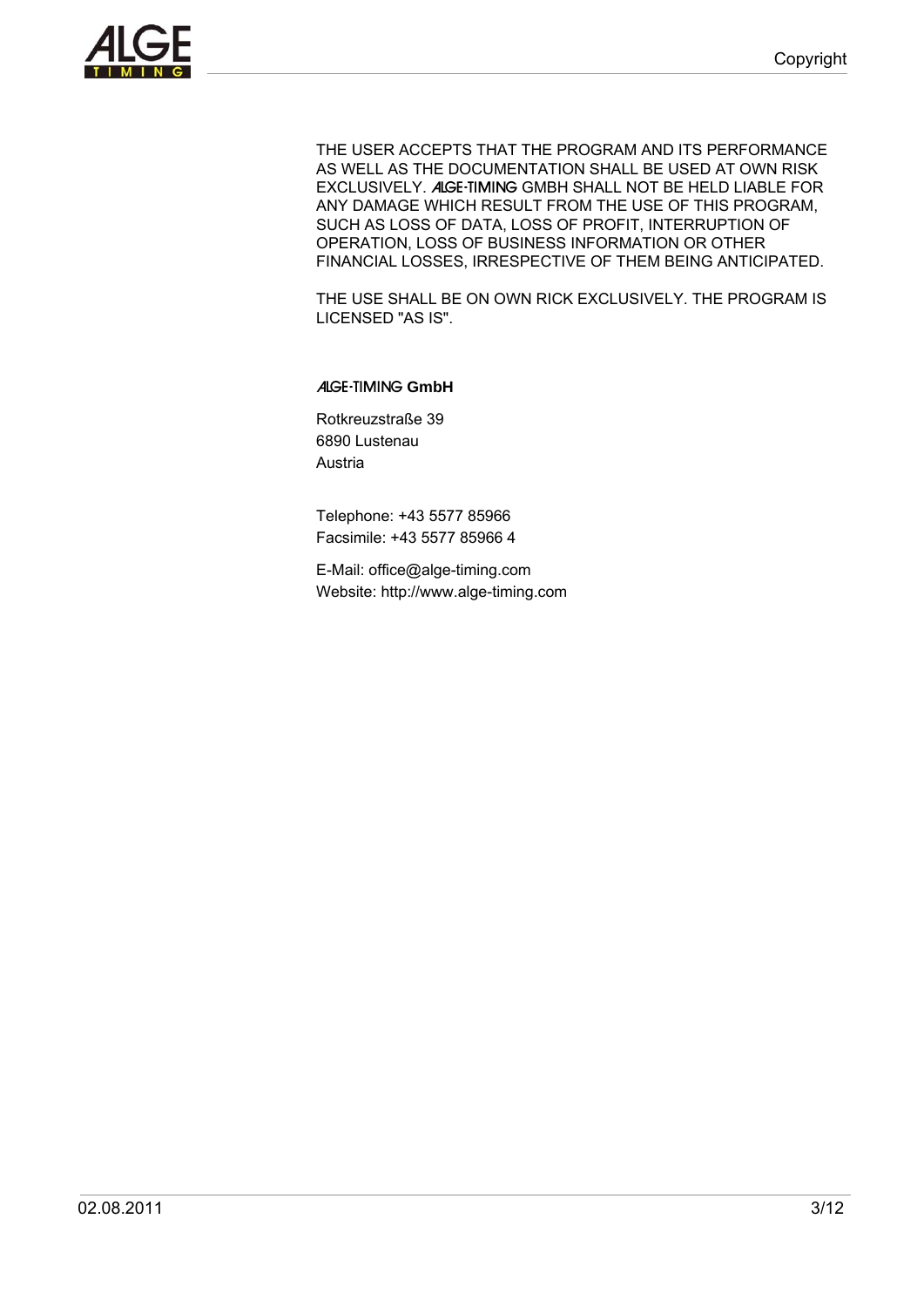

# **2 This is the way you use the Help function**

This Help section offers extensive information on the functions of Time.NET 2. You can search the entire list of help subjects; you can look up the index or the help file for a word or a group of words.

#### The following table describes the most important conventions which are applied in the Help function. **Typographic conventions**

|                                  | <b>Description</b>                                                                                                                                                                                        |
|----------------------------------|-----------------------------------------------------------------------------------------------------------------------------------------------------------------------------------------------------------|
| MENU ><br><b>MENU</b><br>COMMAND | Text written in this colour indicates:<br>A menu element and a menu command, which you have<br>٠<br>to click on together.<br>A list of options which is opened when you click on the<br>m.<br>down arrow. |
| Text                             | The program marks informative texts in this font.                                                                                                                                                         |
|                                  | Action steps are marked with this character. Carry out the<br>action steps in the sequence indicated.                                                                                                     |
|                                  | List items are marked with this character.                                                                                                                                                                |
|                                  | This symbol is used to refer from the text to an image posi-<br>tion or image area.                                                                                                                       |

The navigation area of the Help section contains three register cards:

- The book symbols are opened when they are clicked and the sections and subjects contained are displayed. Whilst navigating through the Help section, the table of contents will tell you immediately where you are and which other subjects are relevant. **Table of contents** 
	- Contains an alphabetically arranged list of keywords. In order to find something in the index, either enter a keyword or use the slider. When the keyword is entered, the program will take you to the corresponding part of the index automatically. Double-click on the requested keyword in order to display the appertaining help subjects. **Index**
	- You can search for every word or term in the Help section. **Search**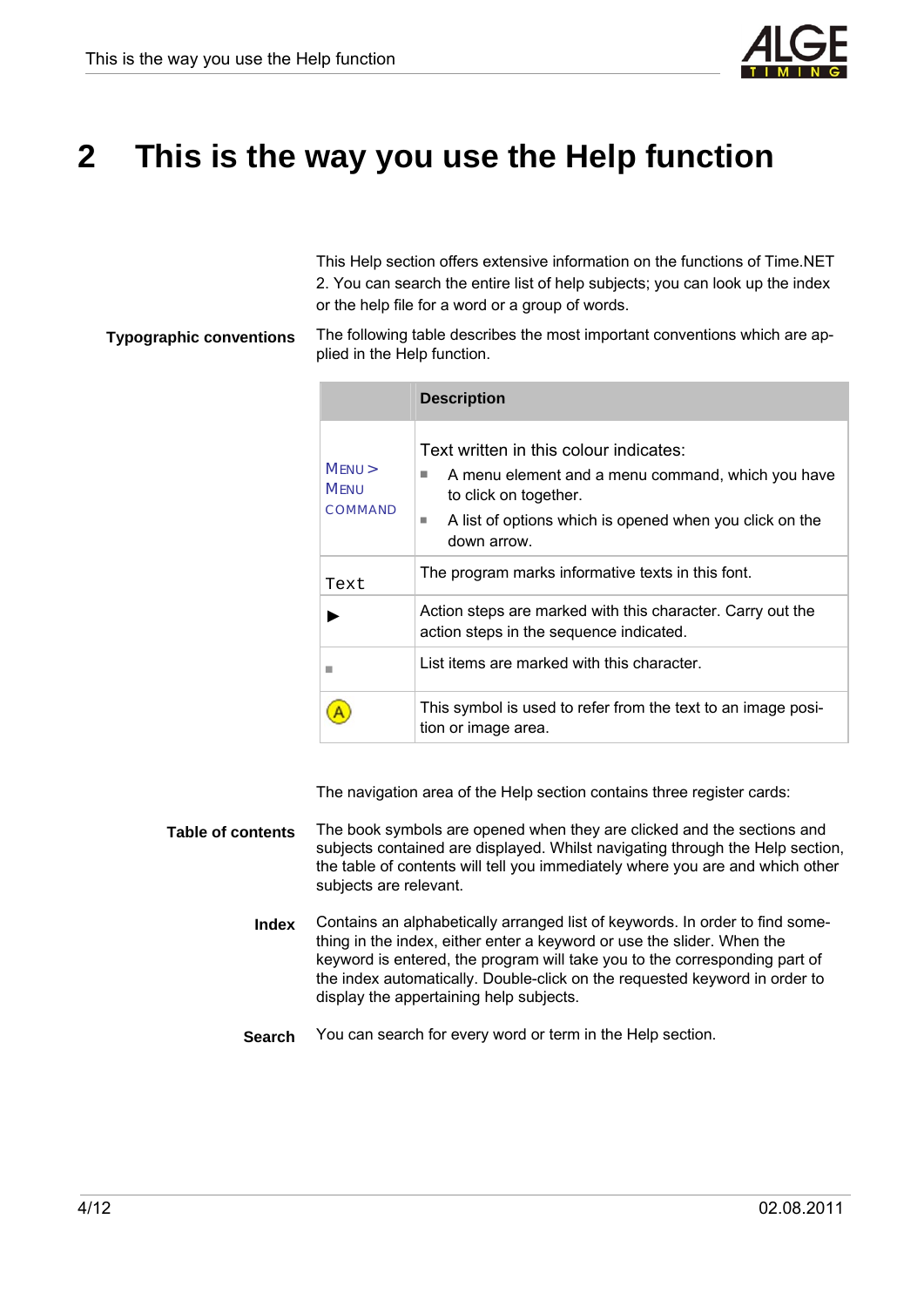

# **3 Time.NET 2 Installation**

### **3.1 System requirements**

| <b>Operating systems</b> | u | Windows XP SP3 (x32 and x64)                                                                                             |
|--------------------------|---|--------------------------------------------------------------------------------------------------------------------------|
| supported:               | ш | Windows Vista SP1 or higher (x32 and x64)                                                                                |
|                          | ш | Windows 7, 8, 10 (x32 and x64)                                                                                           |
| Hardware requirements:   | п | At least Pentium 1 GHz or faster                                                                                         |
|                          | Ш | At least 512 MB RAM                                                                                                      |
|                          | Ш | At least 20 MB hard disk space for Time.NET 2                                                                            |
|                          | Ш | At least 850 MB (x32) or 2 GB (x64) hard disk space for Microsoft. NET<br>Framework 4 and SQL Server Compact Edition 4.0 |
|                          | ш | Recommended screen resolution: At least 1,280x1,024 or higher                                                            |
| <b>Requirements:</b>     | ш | Windows Installer 3.1 or higher                                                                                          |
|                          | ш | Internet Explorer 5.01 or higher                                                                                         |
|                          | Ш | <b>Microsoft .NET Framework 4</b>                                                                                        |
|                          | Ш | <b>Microsoft SQL Server Compact Edition 4.0</b>                                                                          |
|                          | ш | When using the time measuring device Timy / Timy2: USB-Treiber                                                           |
|                          |   | By clicking the link, you can access the corresponding program                                                           |

By clicking the link, you can access the corresponding program packages directly.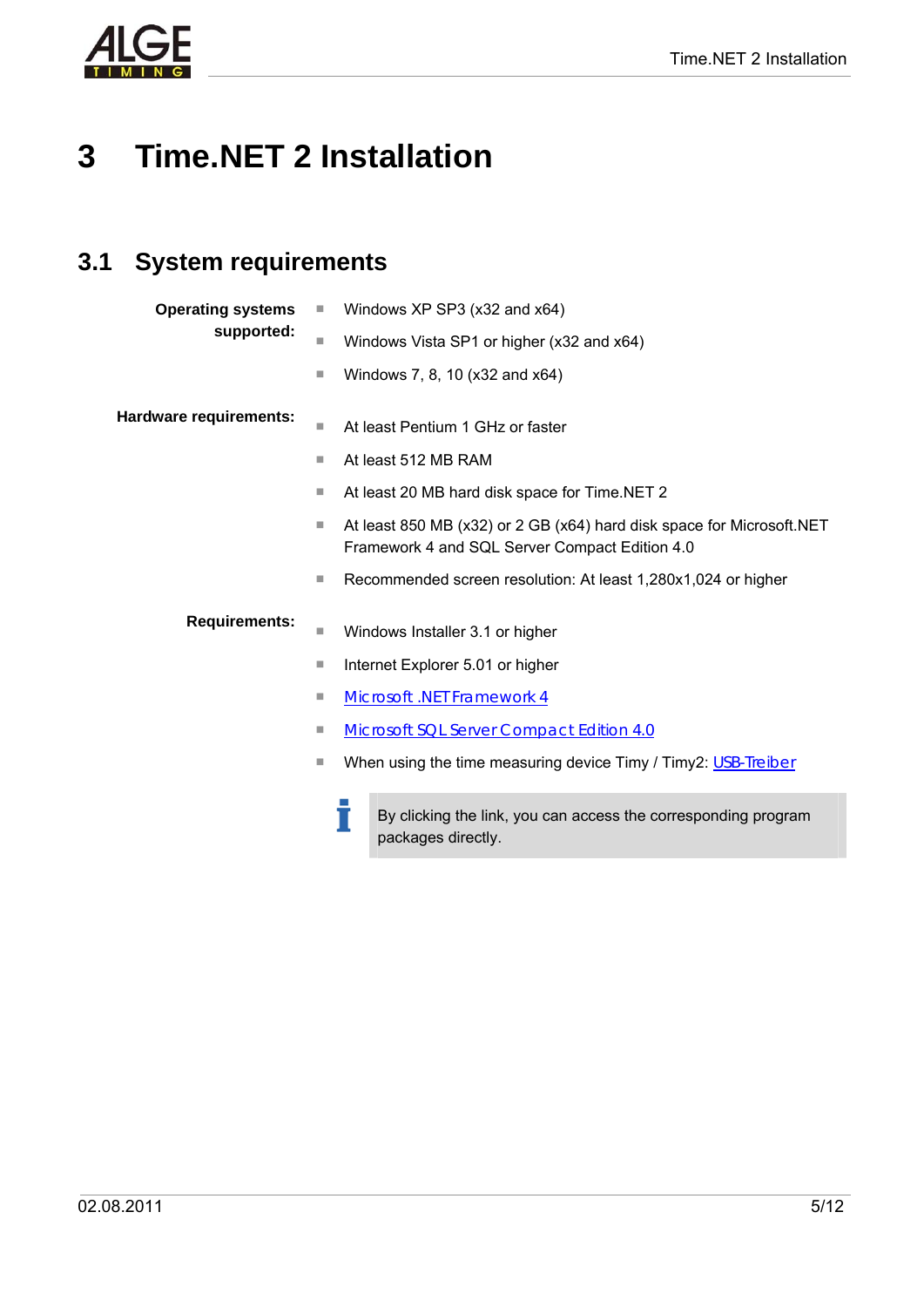

#### **3.2 Install Time.Net 2**

**Below please find the way to install Time.NET 2** 

Please make sure that the *system requirements* are met.

► Starting the installation:

Ť

Double-click the Setup\_TimeNet2.exe file.



#### ► Click on "Continue"

| <b>Information</b><br>Please read the following important information before continuing. |                                                                                   | [] |
|------------------------------------------------------------------------------------------|-----------------------------------------------------------------------------------|----|
| When you are ready to continue with Setup, click Next.                                   |                                                                                   |    |
| 2.0.4209 - Monday, July 11, 2011 - 4:22:49 PM                                            |                                                                                   |    |
| - Added: Spanish and French localization                                                 |                                                                                   |    |
|                                                                                          | - Added: Multisport measurement point import allows to overwrite existing times   |    |
| with checkbox                                                                            | - Fixed: Team resultlist in multisport also shows intermediate times for each     |    |
| competitor                                                                               |                                                                                   |    |
| 2.0.4185 - Friday, June 17, 2011 - 11:05:17 AM                                           |                                                                                   |    |
|                                                                                          |                                                                                   |    |
|                                                                                          | - Added: Precisions for printed starttimes can be specified for multisport events |    |
| 2.0.4172 - Saturday, June 04, 2011 - 11:34:57 AM                                         |                                                                                   |    |
|                                                                                          |                                                                                   |    |

The information window displays current information on the version of Time.NET 2..

► Click "Continue".

Т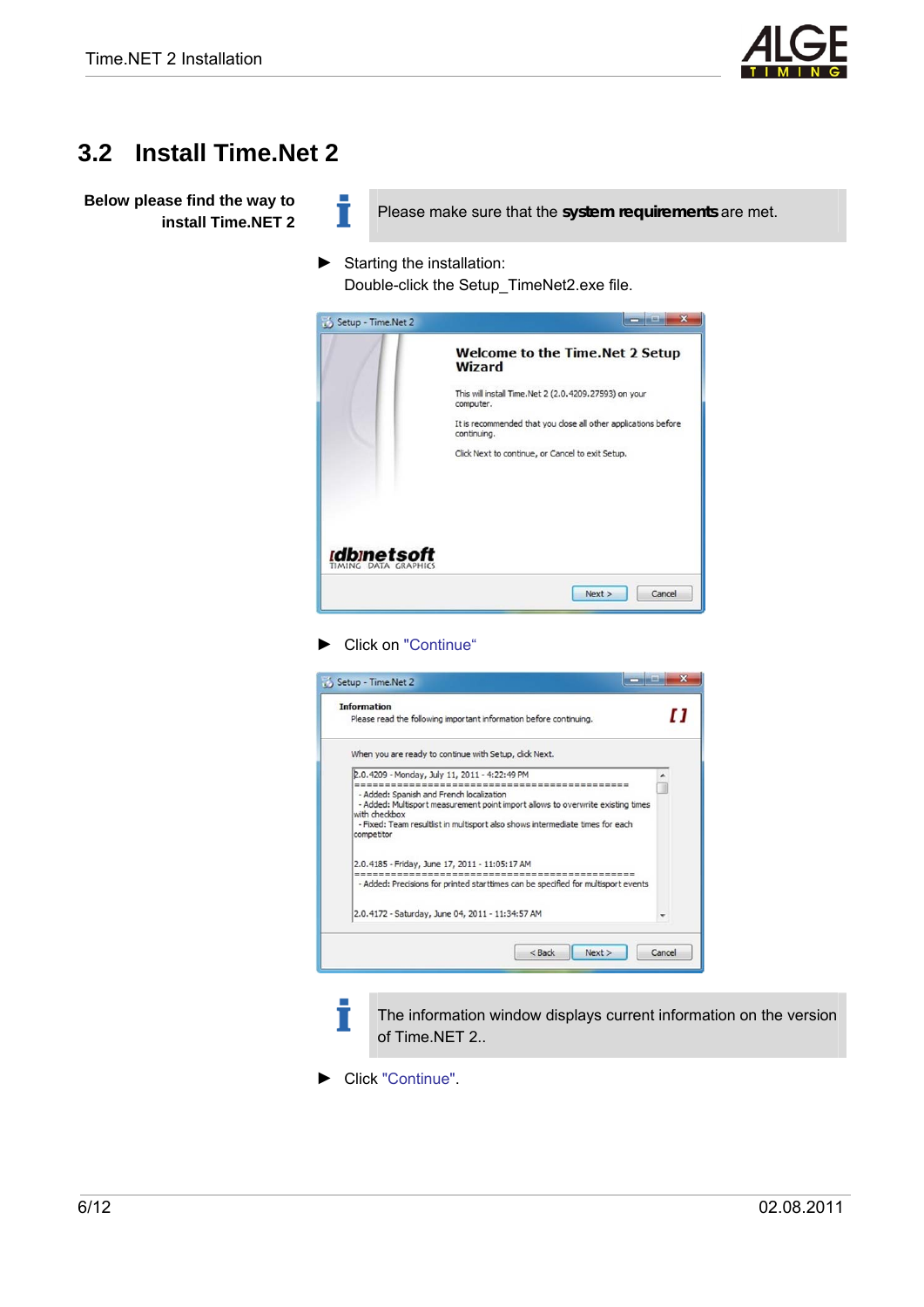

| Where should Time.Net 2 be installed?                                                                                                  | O      |
|----------------------------------------------------------------------------------------------------------------------------------------|--------|
| Setup will install Time. Net 2 into the following folder.                                                                              |        |
| To continue, dick Next. If you would like to select a different folder, dick Browse.<br>C: \Program Files (x86)\ALGE-Timing\Time.Net 2 | Browse |
|                                                                                                                                        |        |
|                                                                                                                                        |        |

- ► If you want to install the program in the suggested target folder: Click on "Continue".
- ► If you want to install the program in a different target folder: Enter the target folder in the input field directly or click on "Search" and selected the requested target folder. Click on "Continue".

| Where should Setup place the program's shortcuts?                                      |                                                                               | []     |
|----------------------------------------------------------------------------------------|-------------------------------------------------------------------------------|--------|
|                                                                                        | Setup will create the program's shortcuts in the following Start Menu folder. |        |
| To continue, click Next. If you would like to select a different folder, click Browse. |                                                                               |        |
| ALGE-Timing\Time.Net 2                                                                 |                                                                               | Browse |
|                                                                                        |                                                                               |        |
|                                                                                        |                                                                               |        |
|                                                                                        |                                                                               |        |
|                                                                                        |                                                                               |        |
|                                                                                        |                                                                               |        |

- ► If you want to create a program link in the suggested Start menu folder: Click on "Continue".
- ► If you want to create a program link in a different Start menu folder: Enter the Start menu folder in the input field directly or click on "Search" and selected the requested Start menu folder. Click on "Continue".
- ► If you do not want to create a Start menu folder: Click on the "Create no folder in the Start menu" checkbox.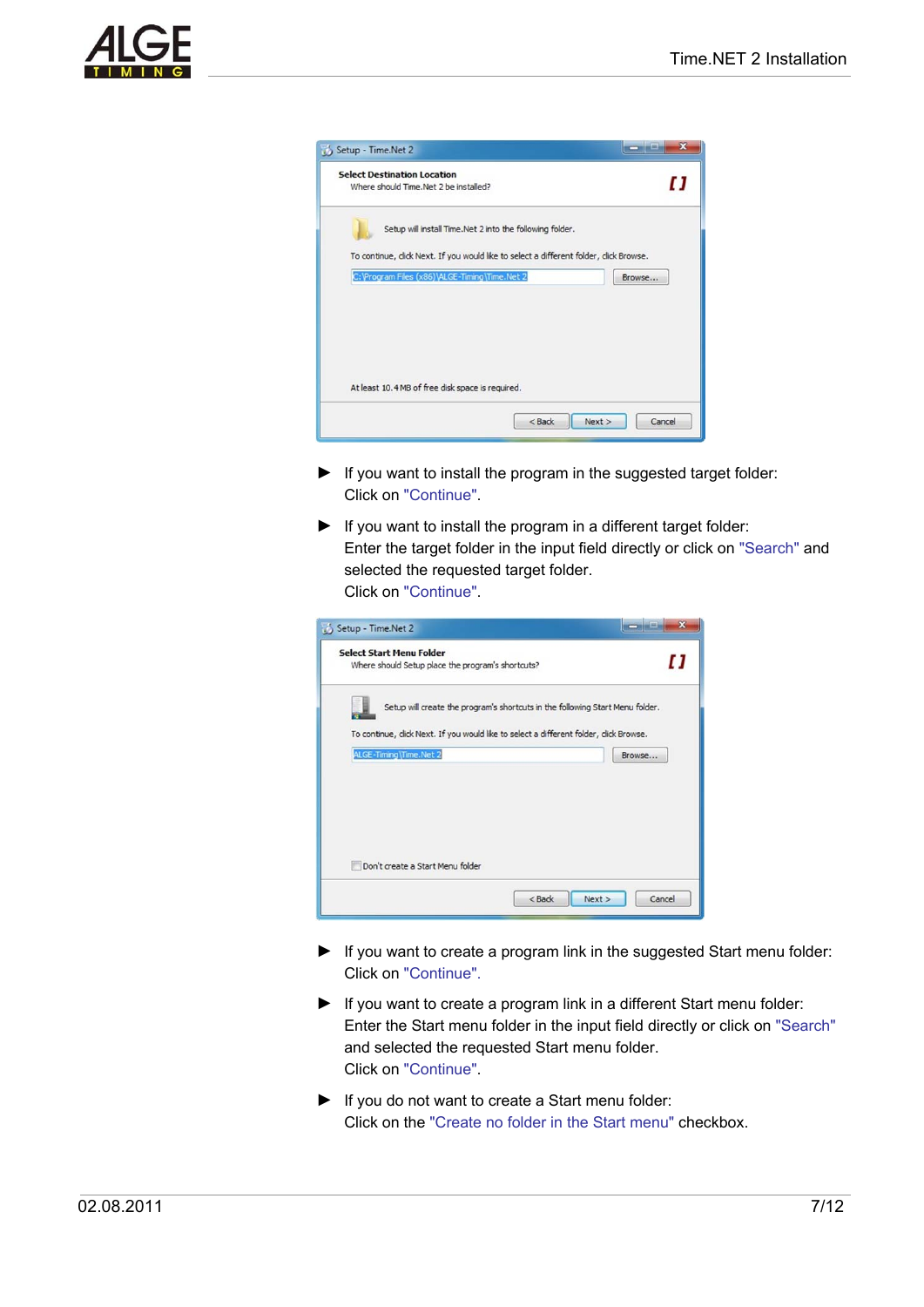



► If you want to create a desktop link: Click on the "Create a desktop icon" checkbox

> Optionally you can download and install Microsoft SQL Server Compact Edition 4 after completing the installation of Time.NET 2.

Activate the checkbox, if you have not installed Microsoft SQL Server Compact Edition 4 on your system.

► Click on "Continue".

Т

| <b>Ready to Install</b><br>Setup is now ready to begin installing Time. Net 2 on your computer.                           | [] |
|---------------------------------------------------------------------------------------------------------------------------|----|
| Click Install to continue with the installation, or click Back if you want to review or<br>change any settings.           |    |
| Destination location:<br>C: \Program Files (x86)\ALGE-Timing\Time.Net 2                                                   | ×. |
| Start Menu folder:<br>ALGE-Timing\Time.Net 2                                                                              |    |
| Additional tasks:<br>Icons:<br>Create a desktop icon<br>Download and install Microsoft Sql Server Compact Edition 4 (x64) |    |
| ٠                                                                                                                         |    |
|                                                                                                                           |    |

- An overview of the settings made is displayed.
- ► Changing the settings: Click on "Back" and change the settings.
- ► Execute the installation: Click on "Install".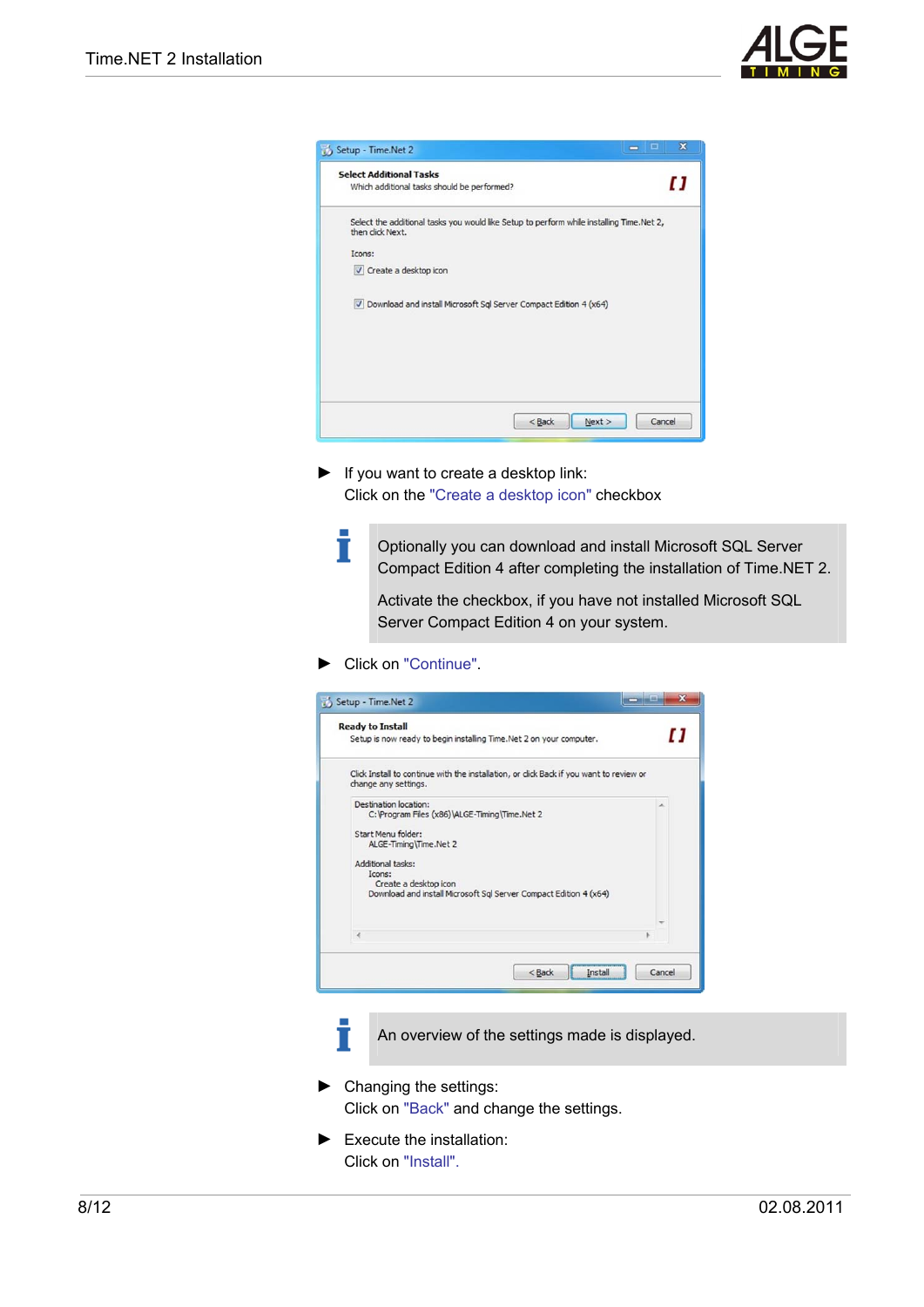![](_page_8_Picture_1.jpeg)

![](_page_8_Picture_2.jpeg)

► Click on "Finish".

Ť

Time.NET 2 has been installed successfully now.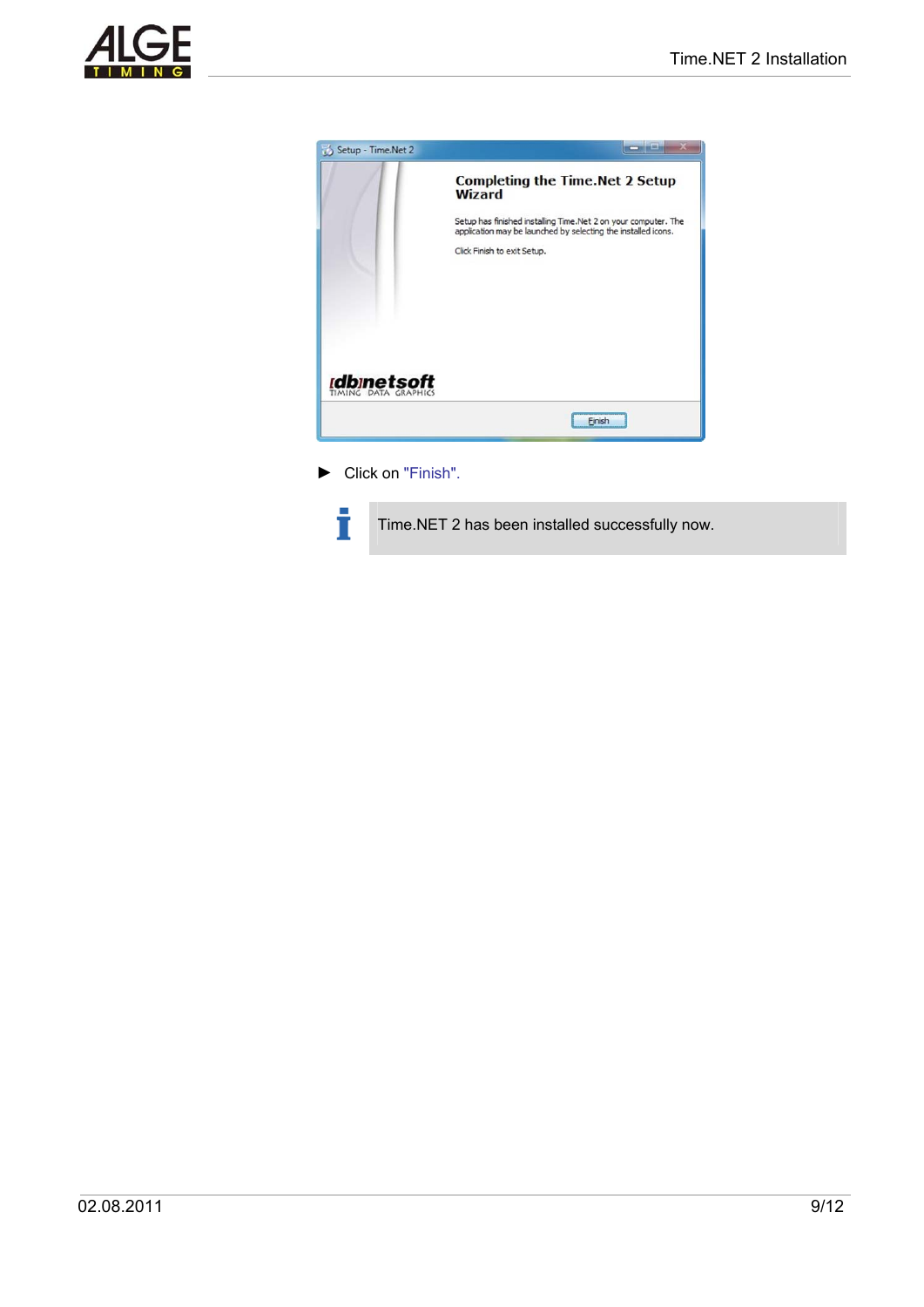![](_page_9_Picture_4.jpeg)

## **3.3 Solving problems during the installation**

T

Error

**During the installation, this window will be displayed:** 

| The latest Microsoft .NET Framework 4.0 needs to be installed,<br>otherwise thr application may not work properly. Click OK |    |           |
|-----------------------------------------------------------------------------------------------------------------------------|----|-----------|
| (recommended) to download and install the .NET Framework first. After<br>that you may restart this Setup again.             |    |           |
|                                                                                                                             |    |           |
|                                                                                                                             | OK | Abbrechen |

- Microsoft .NET Framework 4.0 is not installed on your system.
- ► Install Microsoft.NET Framework 4.0 see System requirements.
- ► Restart the installation of Time.NET 2 see Installing time.NET 2.

**During the start or the execution of Time.NET 2, these windows will be displayed:** 

![](_page_9_Picture_12.jpeg)

► Install Microsoft SQL Server Compact Edition 4.0 - see System requirements.

![](_page_9_Picture_14.jpeg)

![](_page_9_Picture_15.jpeg)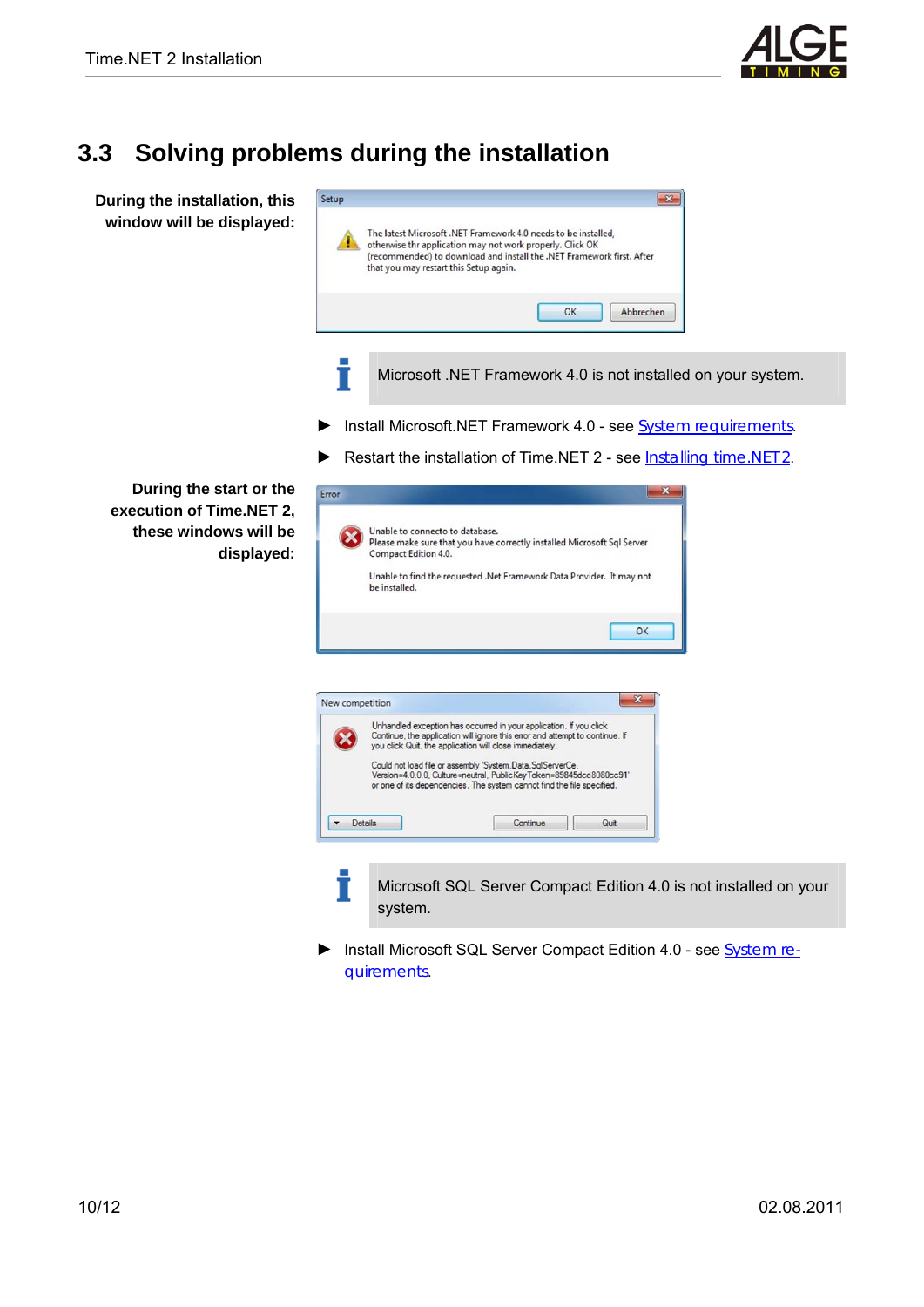![](_page_10_Picture_1.jpeg)

|            | Windows Firewall has blocked some features of Time.NET on all public and private networks.                                               |
|------------|------------------------------------------------------------------------------------------------------------------------------------------|
| Name:      | Time.NET                                                                                                                                 |
| Publisher: | Linknown                                                                                                                                 |
| Path:      | C:\program files (x86)\alge-timing\time.net 2\timenet.exe                                                                                |
|            | Allow Time, NET to communicate on these networks:                                                                                        |
|            | Private networks, such as my home or work network                                                                                        |
|            | Public networks, such as those in airports and coffee shops (not recommended<br>because these networks often have little or no security) |

İ

Time.NET 2 is blocked by the Firewall. Time.NET 2 saves the data in a database using an internal network interface of the program.

► Set Time.NET 2 as a trustworthy program in the Firewall and permit the network traffic.